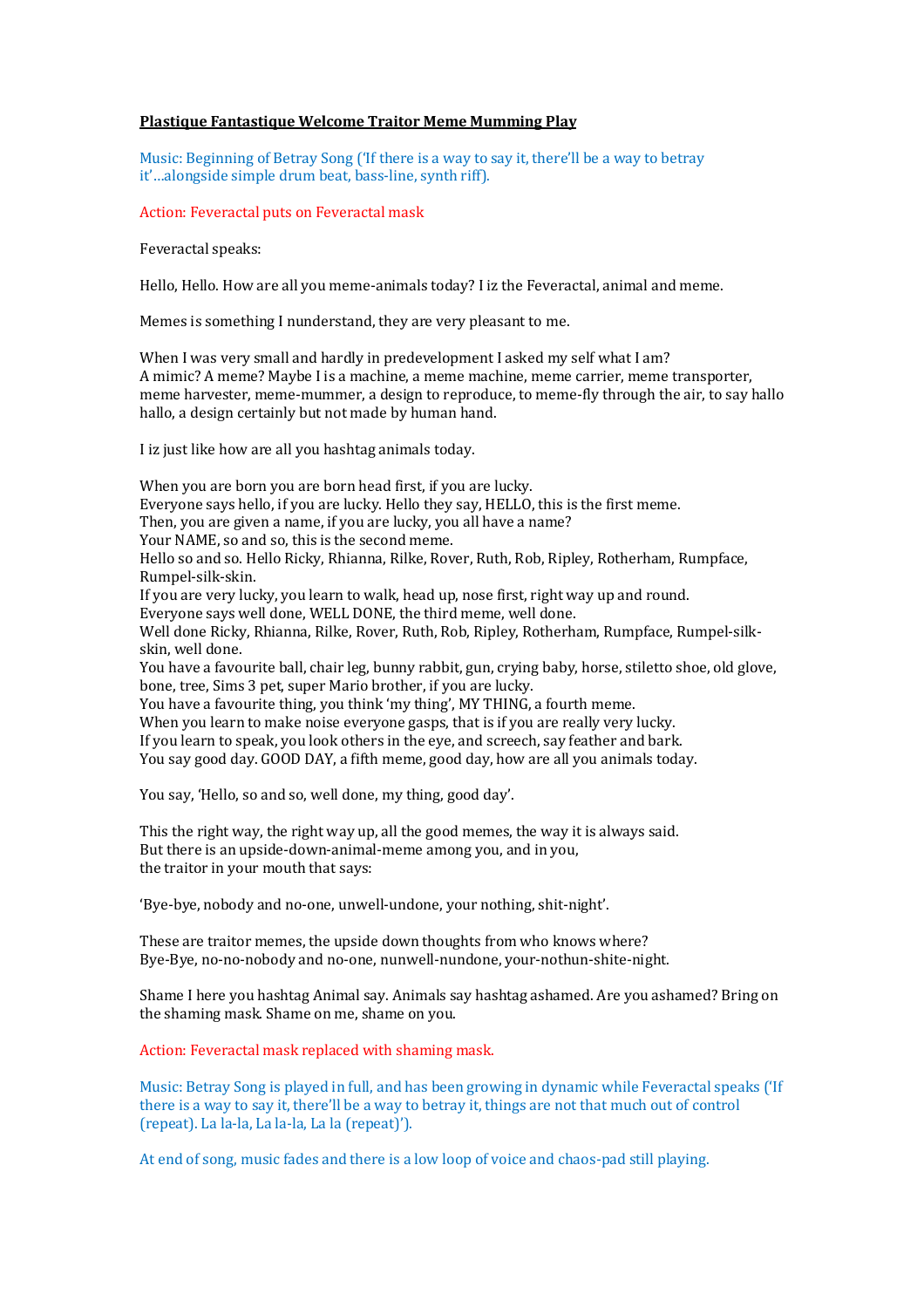## Action: Feveractal asked questions.

Question: Pastwords incorrect. Try password reminder?

Feveractal speaks: Pentrich LUDD Neuralnetfuturbuddha=AVA Metro Magpies TraitorMany Solanas ChelseaManningMadeMeHardcore Octoplasticvirus Slimecocoon ToothCruise Bigtraitorfishfin Aliensnakebrainvirus

All Shameful Traitor-Memes.

Question: Do you want to remember this password?

Feveractal: Yes, no, not now. Yes, no, not now (repeats until traitor song begins).

Action: Shaming mask removed, face glittered. Traitor-meme is welcomed.

## All<sup>.</sup> Welcome Traitor-meme

Music: Traitor Song:

You stand accused of treason, you offer no good reason You are a bloody liar, yours is the stake the fire,

You say you are innocent, but you be caught and spent And now you pay the price, for avarice, your vice

Intrigue your sole desire, you sold your wife, your child You sell your oldest friends, you sold your countrymen

And yet we know your name, traitor, traitor

And now your face is shown, and so your fate is known, We have discovered you, we have uncovered you,

You say you were led astray, fall on your knees and pray, Pity is not for you, we'll make things hot for you,

Our hearts we make to harden, for you there is no pardon, For you the spike awaits, upon the traitors gate,

And crows will eat your eyes, traitor, traitor

Delight we find in you, as we are binding you, You look in vain for friends, you only find revenge

We give you blood and steel, we break you on the wheel The ones you hope to sell, will send you straight to hell,

As we dismember you, we shall remember you,